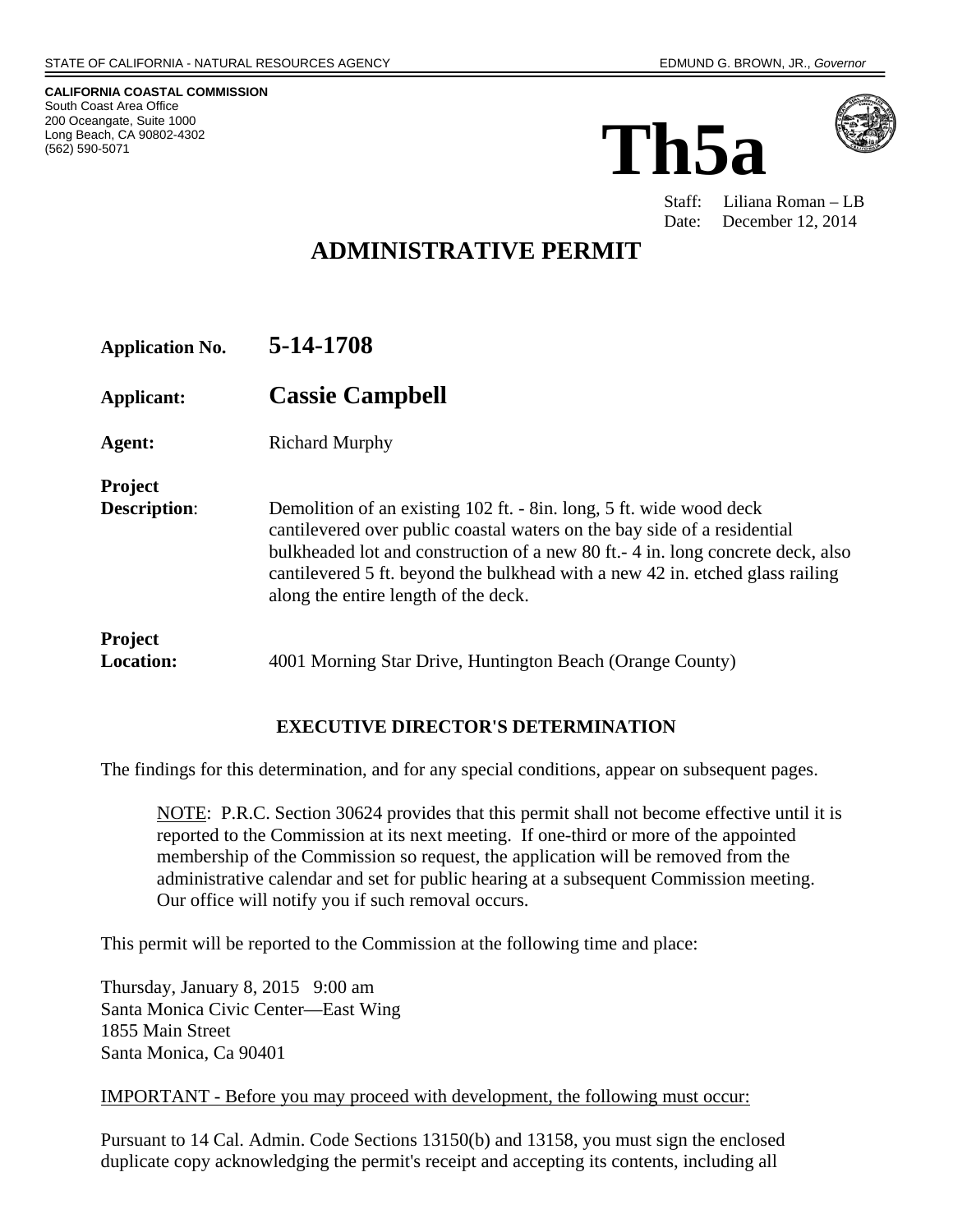5-14-1708(Campbell) Administrative Permit

conditions, and return it to our office. Following the Commission's meeting, and once we have received the signed acknowledgement and evidence of compliance with all special conditions, we will send you a Notice of Administrative Permit Effectiveness.

### **BEFORE YOU CAN OBTAIN ANY LOCAL PERMITS AND PROCEED WITH DEVELOPMENT, YOU MUST HAVE RECEIVED BOTH YOUR ADMINISTRATIVE PERMIT AND THE NOTICE OF PERMIT EFFECTIVENESS FROM THIS OFFICE.**

 CHARLES LESTER Executive Director

 By: Liliana Roman Title: Coastal Program Analyst

# **STANDARD CONDITIONS:**

This permit is granted subject to the following standard conditions:

- 1. **Notice of Receipt and Acknowledgment.** The permit is not valid and development shall not commence until a copy of the permit, signed by the permittee or authorized agent, acknowledging receipt of the permit and acceptance of the terms and conditions, is returned to the Commission office.
- 2. **Expiration.** If development has not commenced, the permit will expire two years from the date the Commission voted on the application. Development shall be pursued in a diligent manner and completed in a reasonable period of time. Application for extension of the permit must be made prior to the expiration date.
- 3. **Interpretation.** Any questions of intent or interpretation of any term or condition will be resolved by the Executive Director or the Commission.
- 4. **Assignment.** The permit may be assigned to any qualified person, provided assignee files with the Commission an affidavit accepting all terms and conditions of the permit.
- 5. **Terms and Conditions Run with the Land.** These terms and conditions shall be perpetual, and it is the intention of the Commission and the permittee to bind all future owners and possessors of the subject property to the terms and conditions.

#### **SPECIAL CONDITIONS:** See page six.

#### **EXECUTIVE DIRECTOR'S DETERMINATION (continued):**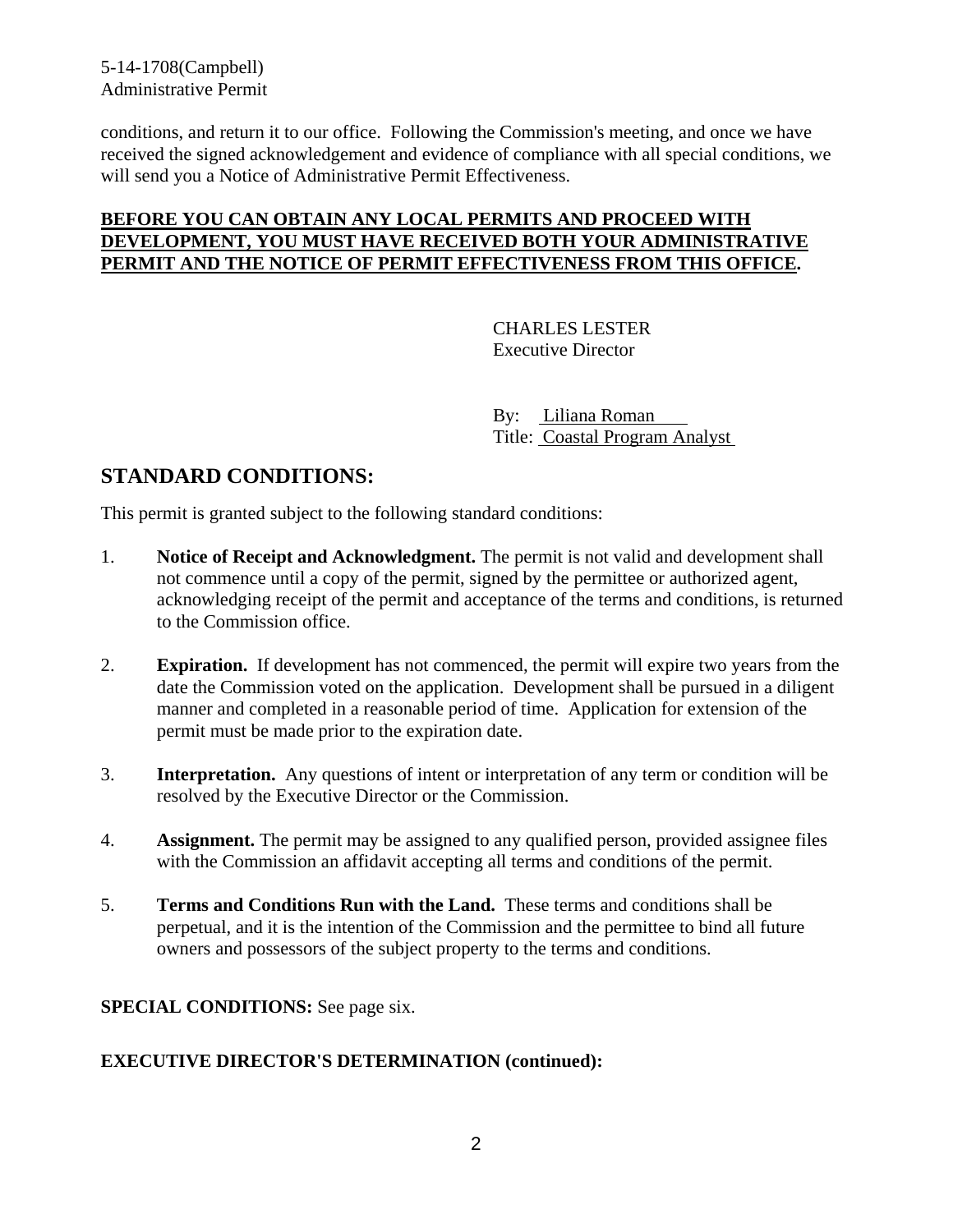The Executive Director hereby determines that the proposed development is a category of development, which, pursuant to PRC Section 30624, qualifies for approval by the Executive Director through the issuance of an Administrative Permit. Subject to Standard and Special Conditions as attached, said development is in conformity with the provisions of Chapter 3 of the Coastal Act of 1976 and will not have any significant impacts on the environment within the meaning of the California Environmental Quality Act. If located between the nearest public road and the sea, this development is in conformity with the public access and public recreation policies of Chapter 3.

# **FINDINGS FOR EXECUTIVE DIRECTOR'S DETERMINATION:**

## **A. PROJECT DESCRIPTION**

The subject site is a residentially zoned bayfront lot located at 4001 Morning Star Drive in Huntington Beach, (within Huntington Harbor) Orange County (**Exhibit 1**). The applicant proposes to demolish and existing 102 ft. 8 in. long wood deck with a 5 ft. wide portion cantilevered beyond the bulkhead and build a new concrete deck 22 ft.-8 in. shorter in length than the existing wood deck, also with a 5 ft. wide cantilevered deck beyond the private property line over coastal waters.

The site is currently developed with a single-family residence on a bulkhead lot and a private dock. Most of the Huntington Harbor water frontage is developed with single family homes, many of which also have cantilevered decks and boat docks over public waters. Virtually the entire water frontage in Huntington Harbor is supported by bulkheads. No public access currently exists at the project site. The nearest public access in the area is at a small pocket beach located at the Davenport Drive bridge (approximately 1,000 feet to the south).

Specifically, the proposed new concrete deck will be 80 ft.-4 in. long and cantilevered 5 ft. beyond the bulkhead, over coastal waters, with a 42" tall glass railing along the perimeter of the cantilevered deck. Project plans are included in Exhibit 2. In order to prevent a bird strike hazard, the applicant proposes to etch the glass railing to provide an opaque surface that would be visible to birds as compared to a clear glass railing. The proposed deck and railing is associated with the adjacent single family residential use. To address water quality concerns, the applicant is proposing directing deck drainage and runoff landward of the deck on the subject lot by directing deck drainage and runoff to two filter boxes located landward of the deck on the subject lot. All work will occur from the landward side of the deck. The proposed construction will not disturb bay waters or bay bottom sediments. The proposed deck is similar in function to the other cantilevered decks associated with residential development within Huntington Harbor. The proposed development is consistent with past Commission actions in the area.

The City of Huntington Beach has a certified Local Coastal Program. However, due to the project location seaward of the mean high tide line, the portion of the cantilevered portion of the deck project is within an area of the Commission's retained permit jurisdiction. Nonetheless, the City's certified Local Coastal Program may be used as guidance. The land use designation at the site is Open Space – Water (OS – W). The site is zoned Open Space Water Recreation. The proposed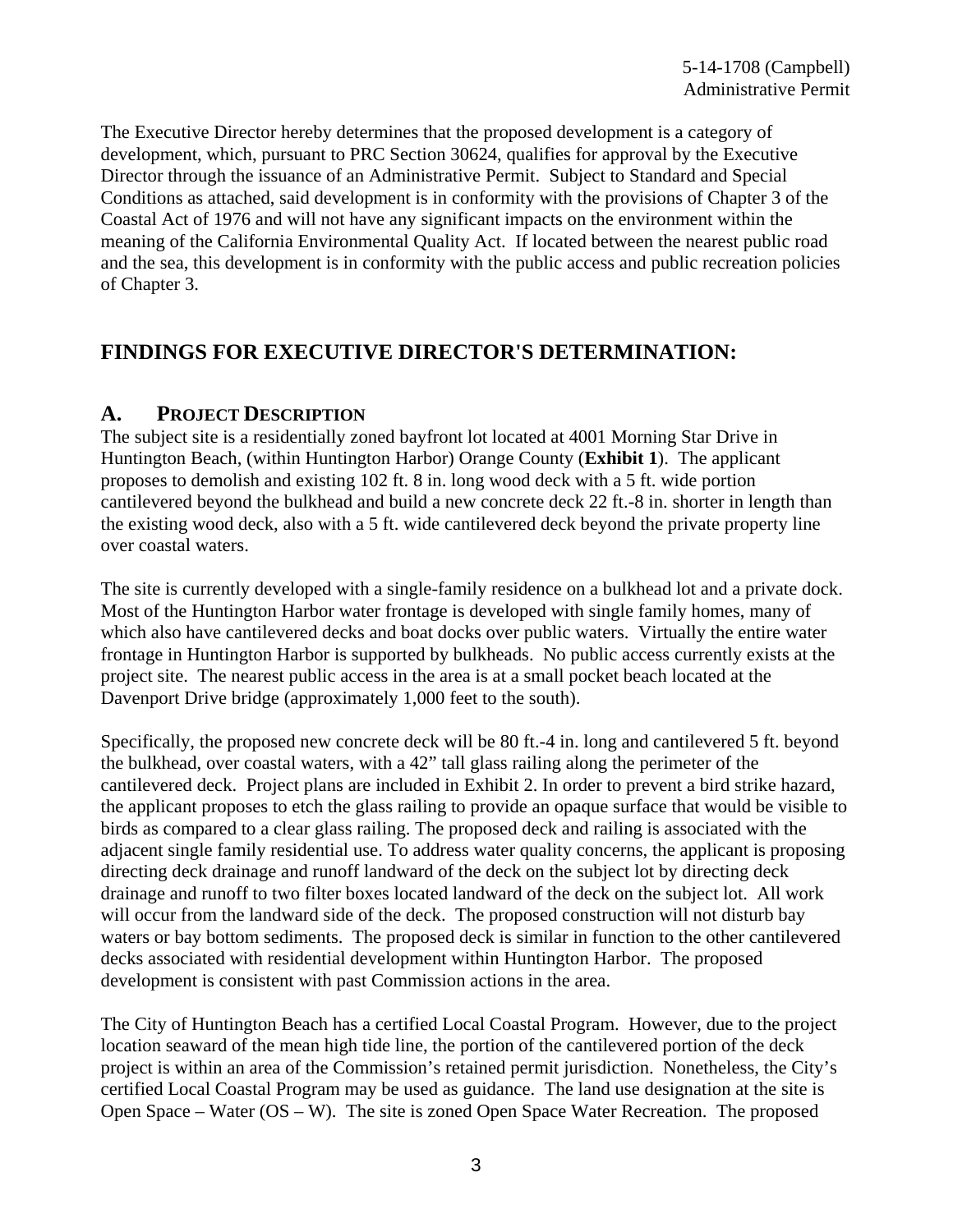5-14-1708(Campbell) Administrative Permit

development is consistent with the City's certified LCP, specifically with Implementation Plan Chapter 213, Open Space District, which allows private cantilevered decks abutting residential uses, and with Chapter 210, which provides standards for cantilevered decks in Huntington Harbor in the Open Space Water Recreation zone. The City of Huntington Beach reviewed the proposed plans and issued Approval-in-Concept dated 11/7/14. All work will occur from the landward side of the deck.

In this area of Huntington Harbor, the water area is owned by the State and administered by the City of Huntington Beach. No lease to use the water area for their proposed private uses is required from the City as is typically required for areas under the State Lands Commission's jurisdiction. The proposed development consisting of demolition and replacement of a cantilevered concrete deck on an existing developed residential lot with a bulkhead will not have any new adverse impact on public access to the coast or to nearby recreational facilities. There is no sandy beach area in front of the subject site, therefore, in this case, the placement of a concrete deck cantilevered 5' beyond the bulkhead would not create an impediment to public access as there is no opportunity for the public to walk upon the land in front of the bulkhead at this site. Although cantilevered, the proposed deck would preclude the general public from utilizing the constantly submerged public water area underneath the deck for recreation or navigational purposes. In this case, there is an existing significant pattern of development of 5' wide decks cantilevered over the bulkheads in Huntington Harbor. Thus, the construction of a cantilevered deck at this site and in this location would not be establishing a new pattern of development (nor create an adverse public access condition, as previously mentioned).

The Commission imposes **Special Condition 2** stating that the approval of a coastal development permit for the project does not waive any public rights or interest that exist or may exist on the property or on adjacent public waters.

## **B. HABITAT**

As conditioned, the development will not result in significant degradation of adjacent habitat, recreation areas, or parks and is compatible with the continuance of those habitat, recreation, or park areas. Therefore, the Commission finds that the project, as conditioned, conforms to Section 30240(b) of the Coastal Act.

## **C. DEVELOPMENT**

The development is located within an existing developed area and is compatible with the character and scale of the surrounding area. However, the proposed project raises concerns that any future repair and maintenance of the project site potentially may result in a development which is not consistent with the Chapter 3 policies of the Coastal Act and the Commission's regulations. Section 13252 of the Commission's regulations provides that certain repair and maintenance activities require a coastal development permit because they involve a risk of substantial adverse impacts to coastal resources. Activities that involve a risk of such impacts include, in part, using mechanized construction equipment or construction materials within 20 feet of coastal waters or streams. Since the proposed concrete deck cantilevers over open coastal waters, future maintenance activities on the concrete deck involve a risk of substantial adverse impacts to coastal waters because such activities may involve the use of mechanized equipment or construction materials over open coastal waters. Therefore, to assure that future development is consistent with the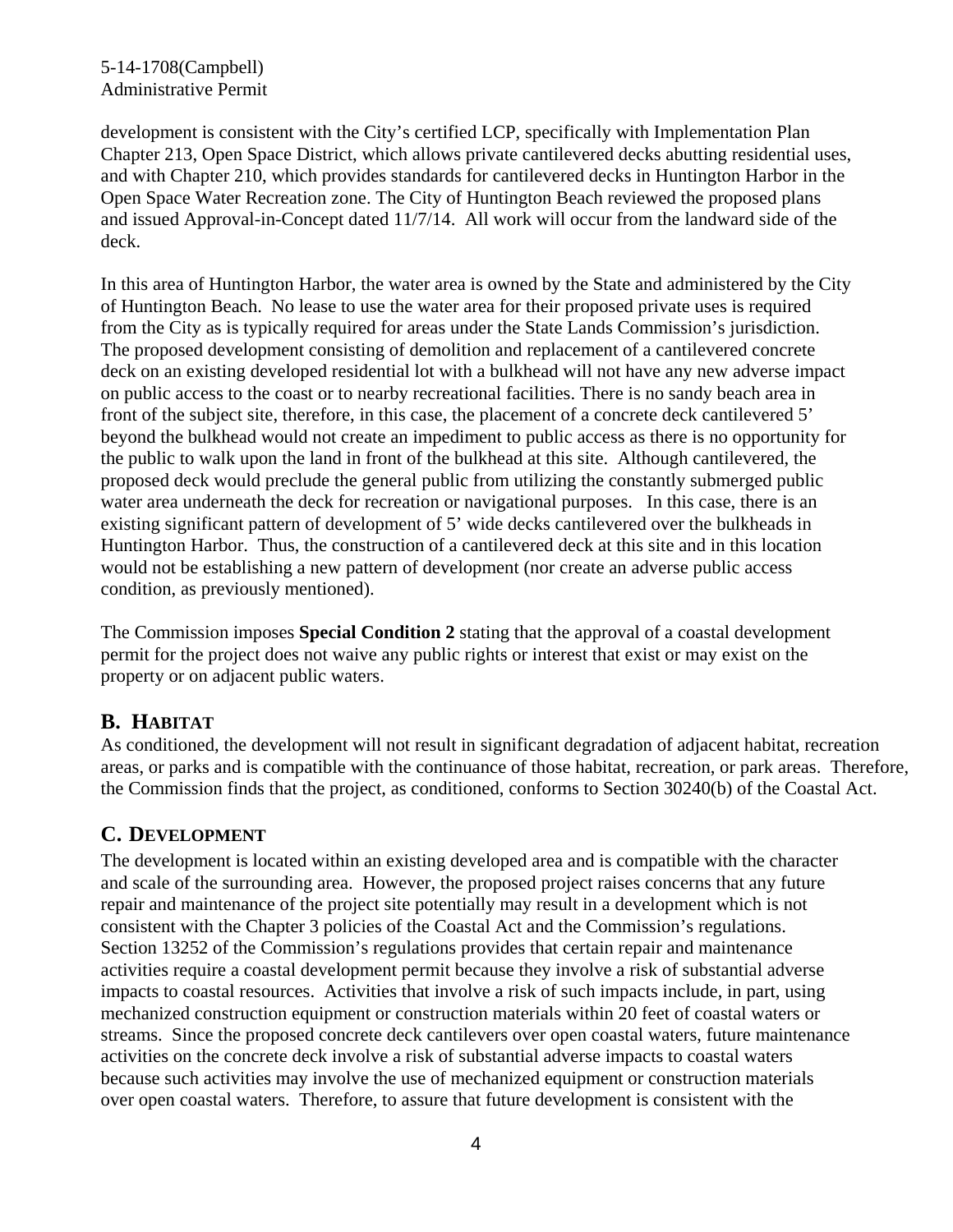Chapter 3 policies of the Coastal Act, the Commission imposes **Special Condition 3** requiring the applicant to apply for an amendment to this CDP or a new CDP, if applicable, for any future development within the subject site. As conditioned the development conforms to the Chapter 3 policies of the Coastal Act.

# **D. PUBLIC ACCESS**

The proposed development will not affect the public's ability to gain access to, and/or to use the coast and nearby recreational facilities. Therefore, as proposed and as conditioned, the project conforms to Sections 30210 through 30214, Sections 30220 through 30224, and 30252 of the Coastal Act.

# **E. WATER QUALITY**

The proposed work will be occurring on, within, or adjacent to coastal waters. The storage or placement of construction material, debris, or waste in a location where it could be discharged into coastal waters would result in an adverse effect on the marine environment. To reduce the potential for construction related impacts on water quality, the Commission imposes special conditions requiring, but not limited to, the appropriate storage and handling of construction equipment and materials to minimize the potential of pollutants to enter coastal waters. To reduce the potential for post-construction impacts to water quality the Commission requires the continued use and maintenance of post construction BMPs. As conditioned, the Commission finds that the development conforms to Sections 30230 and 30231 of the Coastal Act.

# **F. LOCAL COASTAL PROGRAM**

Coastal Act section 30604(a) states that, prior to certification of a local coastal program ("LCP"), a coastal development permit can only be issued upon a finding that the proposed development is in conformity with Chapter 3 of the Act and that the permitted development will not prejudice the ability of the local government to prepare an LCP that is in conformity with Chapter 3. An LCP for the City of Huntington Beach was effectively certified in March 1985 and subsequently updated. However, the proposed development is occurring within an area of the Commission's original permit jurisdiction, due to the project location seaward of the mean high tide line. Consequently, the standard of review is the Coastal Act and the City's LCP is used only as guidance. As conditioned, the proposed development is consistent with Chapter 3 of the Coastal Act and with the certified LCP for the area.

# **G. CALIFORNIA ENVIRONMENTAL QUALITY ACT (CEQA)**

As conditioned, there are no feasible alternatives or additional feasible mitigation measures available that would substantially lessen any significant adverse effect that the activity may have on the environment. Therefore, the Commission finds that the proposed project, as conditioned to mitigate the identified impacts, is the least environmentally damaging feasible alternative and can be found consistent with the requirements of the Coastal Act to conform to CEQA.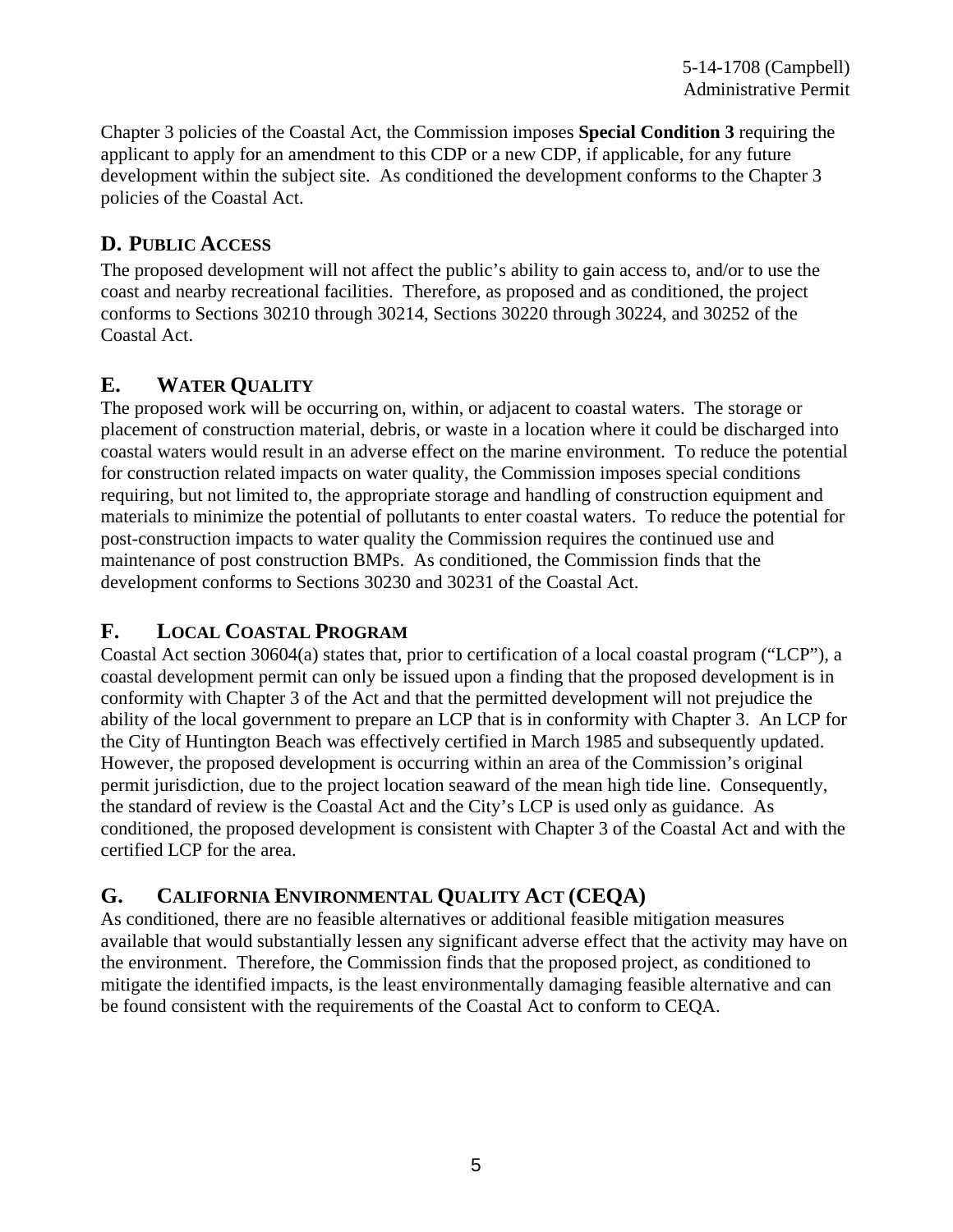# **SPECIAL CONDITIONS:**

This permit is granted subject to the following special conditions:

#### 1. **Construction Responsibilities and Debris Removal.**

- (a) No construction materials, equipment, debris, or waste shall be placed or stored where it may be subject to wave, wind, or rain erosion and dispersion.
- (b) Any and all construction material shall be removed from the site within 10 days of completion of construction.
- (c) Machinery or construction materials not essential for project improvements shall not be allowed at any time in the intertidal zone.
- (d) If turbid conditions are generated during construction a silt curtain shall be utilized to control turbidity.
- (e) Floating booms shall be used to contain debris discharged into coastal waters and any debris discharged shall be removed as soon as possible but no later than the end of each day.
- (f) Non-buoyant debris discharged into coastal waters shall be recovered by divers as soon as possible after loss.
- 2. **Public Rights.** The Coastal Commission's approval of this permit shall not constitute a waiver of any public rights that exist or may exist on the property. The permittee shall not use this permit as evidence of a waiver of any public rights that may exist on the property.
- 3. **Future Improvements.** This permit is only for the development described in Coastal Development Permit No. 5-14-1708. Pursuant to Title 14 California Code of Regulations Section 13253(b)(6), the exemptions otherwise provided in Public Resources Code Section 30610(b) shall not apply to this development governed by the Coastal Development Permit No. 5-14-1708. Accordingly, any future improvements to the structures authorized by this permit, including but not limited to, repair and maintenance identified as requiring a permit in Public Resources Section 30610(d) and Title 14 California Code of Regulations Sections 13252(a)-(b), shall require an amendment to Permit No. 5-14-1708 from the Commission or shall require an additional coastal development permit from the Commission or from the applicable certified local government.

#### **ACKNOWLEDGMENT OF PERMIT RECEIPT/ACCEPTANCE OF CONTENTS:**

\_\_\_\_\_\_\_\_\_\_\_\_\_\_\_\_\_\_\_\_\_\_\_\_\_\_\_\_ \_\_\_\_\_\_\_\_\_\_\_\_\_\_\_\_\_\_\_\_\_\_

I/We acknowledge that I/we have received a copy of this permit and have accepted its contents including all conditions.

Applicant's Signature Date of Signing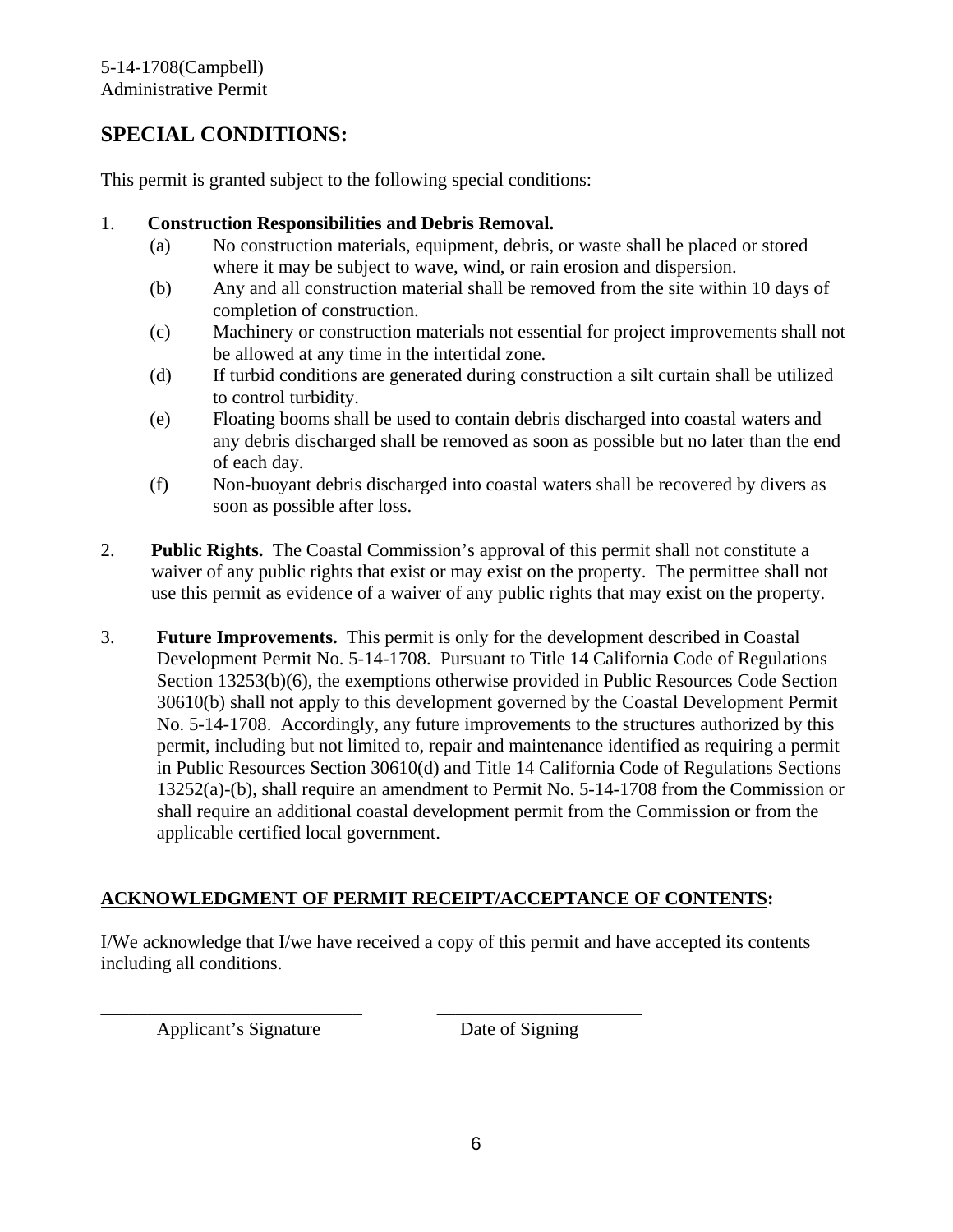

Subject site



**COASTAL COMMISSION** 

EXHIBIT # PAGE / OF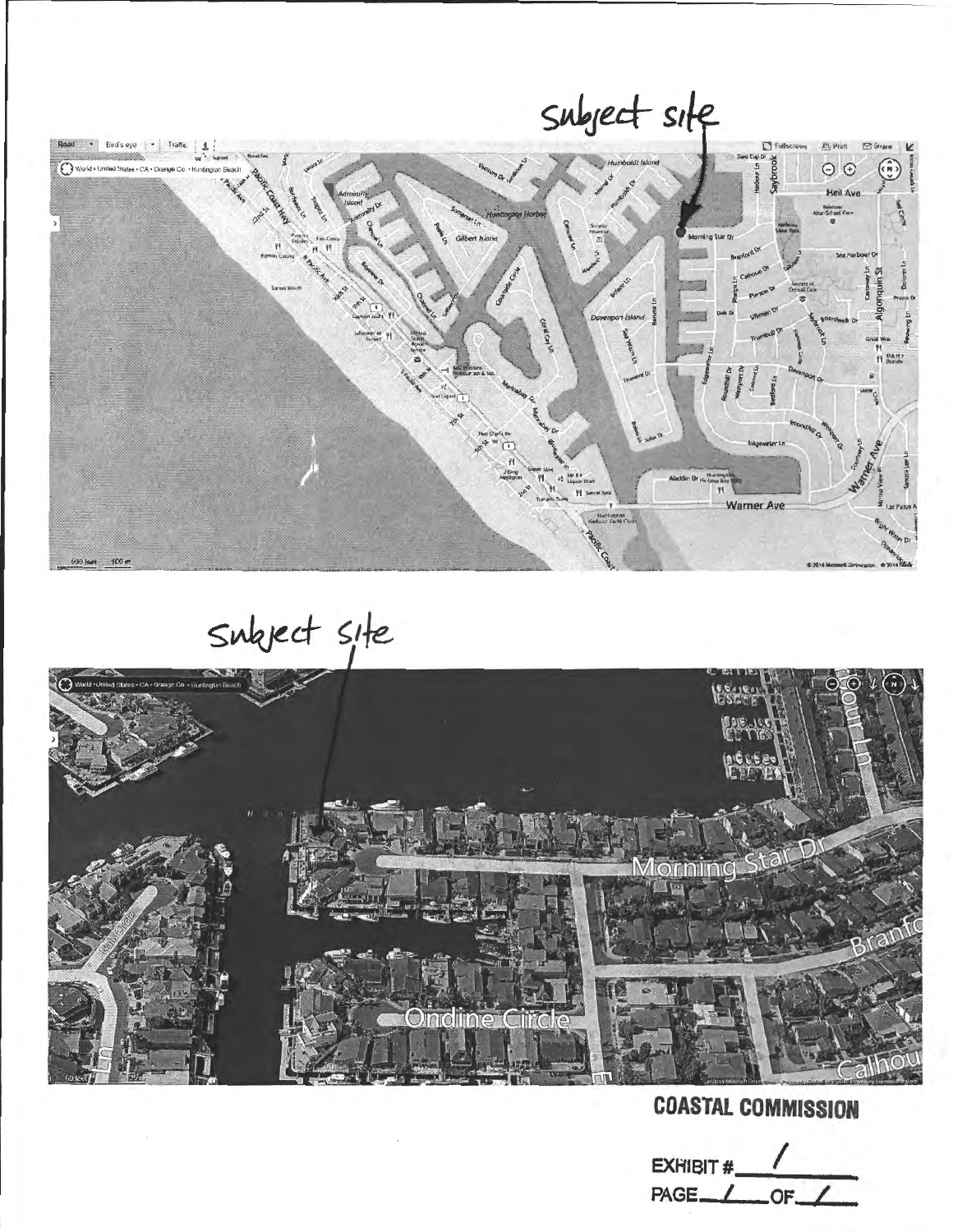